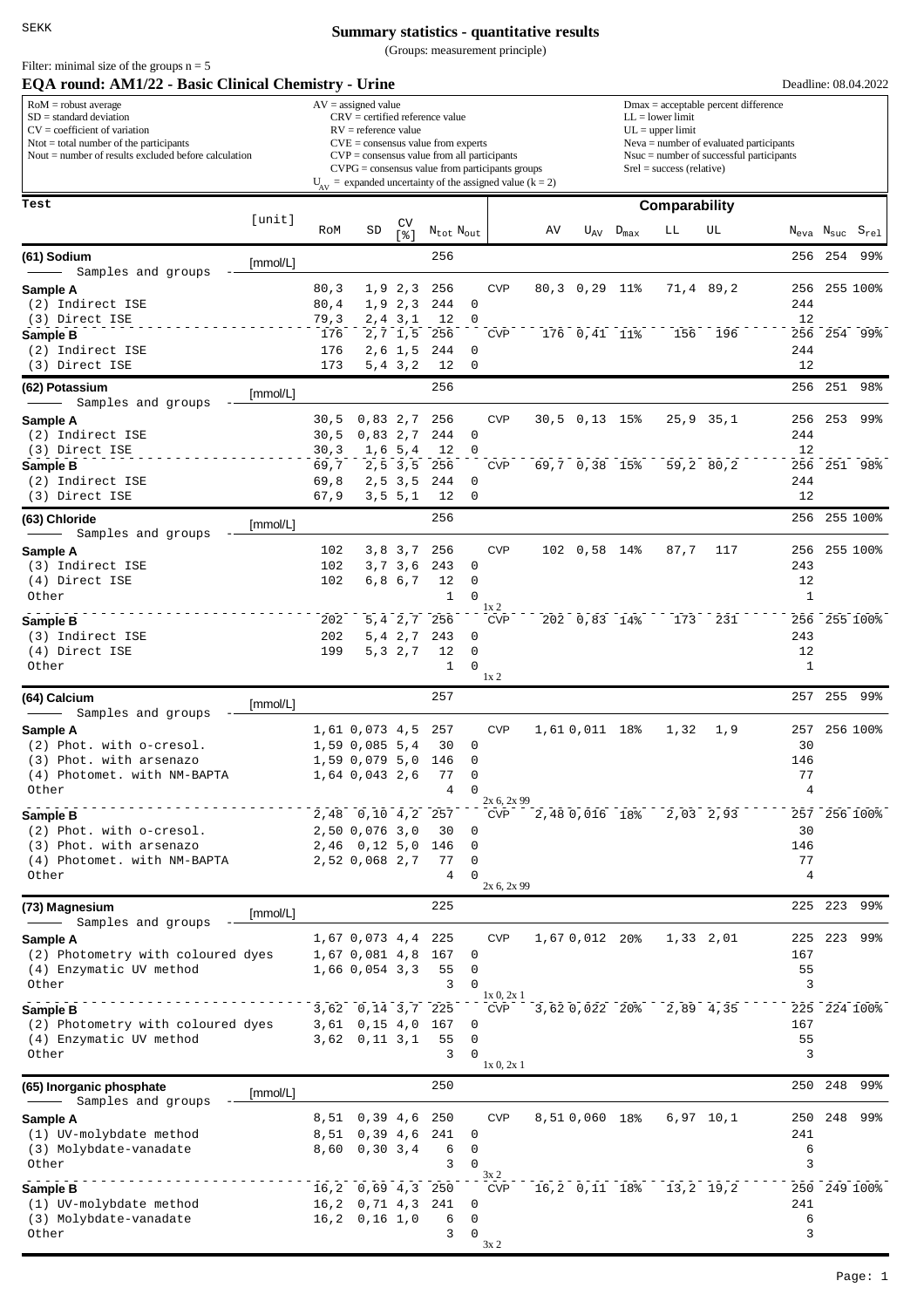## **Summary statistics - quantitative results**

(Groups: measurement principle)

Filter: minimal size of the groups  $n = 5$ 

| EQA round: AM1/22 - Basic Clinical Chemistry - Urine                           |           |              |                                                |                                   |                                   |                  |                    |                                                |               |                    |                               |             |                                                                                       |         | Deadline: 08.04.2022                               |
|--------------------------------------------------------------------------------|-----------|--------------|------------------------------------------------|-----------------------------------|-----------------------------------|------------------|--------------------|------------------------------------------------|---------------|--------------------|-------------------------------|-------------|---------------------------------------------------------------------------------------|---------|----------------------------------------------------|
| Test                                                                           | [unit]    |              |                                                |                                   |                                   |                  |                    |                                                |               |                    | Comparability                 |             |                                                                                       |         |                                                    |
|                                                                                |           | RoM          | SD                                             | CV<br>$\lceil \frac{6}{6} \rceil$ | $N_{\text{tot}}$ $N_{\text{out}}$ |                  |                    | AV                                             |               | $U_{AV}$ $D_{max}$ | LL                            | UL          |                                                                                       |         | $N_{\text{eva}}$ $N_{\text{suc}}$ $S_{\text{rel}}$ |
| (66) Osmolality                                                                | [mmol/kg] |              |                                                |                                   | 126                               |                  |                    |                                                |               |                    |                               |             |                                                                                       | 126 124 | 98%                                                |
| Samples and groups<br>Sample A                                                 |           | 439          |                                                | 3,60,82 126                       |                                   |                  | <b>CVP</b>         |                                                | 439 0,79      | $4\,$              | 421                           | 457         |                                                                                       |         | 126 124 98%                                        |
| (1) Osmometer                                                                  |           | 439          |                                                | 3,60,82 125                       |                                   | 0                |                    |                                                |               |                    |                               |             | 125                                                                                   |         |                                                    |
| Other                                                                          |           |              |                                                |                                   | 1                                 | $\Omega$         | 1x 99              |                                                |               |                    |                               |             | 1                                                                                     |         |                                                    |
| Sample B                                                                       |           | 812          |                                                | 7,20,89 126                       |                                   |                  | <b>CVP</b>         |                                                | 812 1,6 4%    |                    | 779                           | 845         |                                                                                       |         | 126 124 98%                                        |
| (1) Osmometer<br>Other                                                         |           | 812          |                                                | 7,10,88 125                       | $\mathbf{1}$                      | 0<br>$\mathbf 0$ |                    |                                                |               |                    |                               |             | 125<br>$\mathbf{1}$                                                                   |         |                                                    |
|                                                                                |           |              |                                                |                                   |                                   |                  | 1x99               |                                                |               |                    |                               |             |                                                                                       |         |                                                    |
| (67) Urea<br>Samples and groups                                                | [mmol/L]  |              |                                                |                                   | 250                               |                  |                    |                                                |               |                    |                               |             | 250                                                                                   | 246     | 98%                                                |
| Sample A                                                                       |           | 146          |                                                | 6,84,7                            | 250                               |                  | <b>CVP</b>         | 146                                            |               | $1,1$ 17%          | 121                           | 171         | 250                                                                                   | 247     | 99%                                                |
| (1) UV enzymatic m. (GMD)                                                      |           | 146          |                                                | 6,8 4,7                           | 245                               | 1                |                    |                                                |               |                    |                               |             | 245                                                                                   |         |                                                    |
| Other                                                                          |           |              |                                                |                                   | 5                                 | $\Omega$         | 3x 2, 2x 5         |                                                |               |                    |                               |             | 5                                                                                     |         |                                                    |
| Sample B<br>(1) UV enzymatic m. (GMD)                                          |           | 254<br>254   |                                                | 12 4,7<br>12 4,7                  | 250<br>245                        | 1                | <b>CVP</b>         |                                                | 254 1,8 17%   |                    | 210                           | 298         | 245                                                                                   |         | 250 247 99%                                        |
| Other                                                                          |           |              |                                                |                                   | 5                                 | $\Omega$         |                    |                                                |               |                    |                               |             | 5                                                                                     |         |                                                    |
|                                                                                |           |              |                                                |                                   | 268                               |                  | $3x$ 2, $2x$ 5     |                                                |               |                    |                               |             |                                                                                       |         | 268 267 100%                                       |
| (68) Creatinine<br>- Samples and groups                                        | [mmol/L]  |              |                                                |                                   |                                   |                  |                    |                                                |               |                    |                               |             |                                                                                       |         |                                                    |
| Sample A                                                                       |           | 5,47         |                                                | 0, 26, 4, 7                       | 268                               |                  | <b>CVP</b>         |                                                | 5,470,039 16% |                    |                               | 4,59 6,35   |                                                                                       |         | 268 267 100%                                       |
| $(1)$ Jaffe<br>(3) Enzyme                                                      |           | 5,43<br>5,50 |                                                | 0, 27, 5, 0<br>0, 24, 4, 4, 142   | 125                               | 0<br>0           |                    |                                                |               |                    |                               |             | 125<br>142                                                                            |         |                                                    |
| Other                                                                          |           |              |                                                |                                   | 1                                 | 0                |                    |                                                |               |                    |                               |             | $\mathbf{1}$                                                                          |         |                                                    |
| Sample B                                                                       |           | 12, 9        | 0,58 4,5 268                                   |                                   |                                   |                  | 1x 0<br><b>CVP</b> |                                                | 12,90,087 16% |                    | 10, 8                         | 15          |                                                                                       |         | 268 267 100%                                       |
| $(1)$ Jaffe                                                                    |           | 12,7         |                                                | 0,61,4,8                          | 125                               | 0                |                    |                                                |               |                    |                               |             | 125                                                                                   |         |                                                    |
| (3) Enzyme<br>Other                                                            |           | 13,0         |                                                | 0,53,4,0,142                      | 1                                 | 0<br>$\Omega$    |                    |                                                |               |                    |                               |             | 142<br>1                                                                              |         |                                                    |
|                                                                                |           |              |                                                |                                   |                                   |                  | 1x0                |                                                |               |                    |                               |             |                                                                                       |         |                                                    |
| (69) Uric acid<br>Samples and groups                                           | [mmol/L]  |              |                                                |                                   | 245                               |                  |                    |                                                |               |                    |                               |             |                                                                                       | 245 241 | 98%                                                |
| Sample A                                                                       |           |              | 0,855 0,043 5,0                                |                                   | 245                               |                  | <b>CVP</b>         | 0,855,0066 23%                                 |               |                    | 0,658 1,06                    |             | 245                                                                                   | 241     | 98%                                                |
| (2) Enzyme-photomet. m.                                                        |           |              | $0,855$ 0,043 5,0                              |                                   | 245                               | $\mathbf 0$      |                    |                                                |               |                    |                               |             | 245                                                                                   |         |                                                    |
| Sample B<br>(2) Enzyme-photomet. m.                                            |           |              | $1,28$ 0,052 4,1<br>1,28 0,052 4,1             |                                   | 245<br>245                        | 0                | <b>CVP</b>         |                                                |               |                    | 1,28,0082 23% 0,985 1,58      |             | 245                                                                                   |         | 245 244 100%                                       |
| (70) Glucose                                                                   |           |              |                                                |                                   | 242                               |                  |                    |                                                |               |                    |                               |             | 242                                                                                   | 239     | 99%                                                |
| Samples and groups                                                             | [mmol/L]  |              |                                                |                                   |                                   |                  |                    |                                                |               |                    |                               |             |                                                                                       |         |                                                    |
| Sample A                                                                       |           |              | 1,61 0,049 3,0 242                             |                                   |                                   |                  | <b>CVP</b>         |                                                | 1,61,0077 22% |                    |                               | 1,25 1,97   |                                                                                       | 242 239 | 99%                                                |
| (1) GOD photometry<br>(2) GOD electrochemical                                  |           |              | 1,60 0,076 4,8<br>1,65 0,074 4,5               |                                   | 29<br>9                           | 0<br>0           |                    |                                                |               |                    |                               |             | 29<br>9                                                                               |         |                                                    |
| (3) Method with hexokinase                                                     |           |              | 1,60 0,042 2,6                                 |                                   | 204                               | $\Omega$         |                    |                                                |               |                    |                               |             | 204                                                                                   |         |                                                    |
| Sample B<br>(1) GOD photometry                                                 |           |              | $16, 4$ 0, 42 2, 5<br>$16, 5$ 0, 40 2, 4       |                                   | 242<br>29                         | 0                | <b>CVP</b>         |                                                | 16,40,066 22% |                    |                               | $12,7$ 20,1 | 29                                                                                    |         | 242 241 100%                                       |
| (2) GOD electrochemical                                                        |           |              | 16,6 0,150,89                                  |                                   | 9                                 | 0                |                    |                                                |               |                    |                               |             | 9                                                                                     |         |                                                    |
| (3) Method with hexokinase                                                     |           |              | $16, 4$ 0, 42 2, 5                             |                                   | 204                               | 0                |                    |                                                |               |                    |                               |             | 204                                                                                   |         |                                                    |
| (71) Total protein                                                             | [g/L]     |              |                                                |                                   | 235                               |                  |                    |                                                |               |                    |                               |             |                                                                                       |         | 217 214 99%                                        |
| Samples and groups<br>Sample A                                                 |           |              | $0,209$ $0,032$ 15                             |                                   | 235                               |                  |                    |                                                |               |                    |                               |             | 217                                                                                   |         | 214 99%                                            |
| $(1)$ Biuret; $(1)$ Abbott                                                     |           |              | $0,218$ $0,012$ 5,5                            |                                   | 5                                 |                  |                    | $0$ CVPG $0,219,0038$                          |               | 30%                | 0,1530,285                    |             | 5                                                                                     |         |                                                    |
| (1) Biuret; (58) Beckman Coulter<br>(AU)                                       |           |              | 0,225,0,007,3,3                                |                                   | 5                                 |                  |                    | 0 CVPG 0,218,0029                              |               | 30%                | 0,152 0,284                   |             | 5                                                                                     |         |                                                    |
| $(1)$ Biuret; $(60)$ Roche<br>(2) Pyrogallol red; (58) Beckman                 |           |              | $0,174$ 0,008 5,1                              |                                   | 9                                 |                  |                    | 0 CVPG 0,178,0030                              |               | 30%                | 0,124 0,232                   |             | 9<br>31                                                                               |         |                                                    |
| Coulter (AU)                                                                   |           |              | 0,217,0,007,3,2                                |                                   | 31                                |                  |                    | 0 CVPG 0,218,0029                              |               | 30 <sub>8</sub>    | 0,1520,284                    |             |                                                                                       |         |                                                    |
| (2) Pyrogallol red; (60) Roche<br>(2) Pyrogallol red; (162) Siemens            |           |              | $0,180$ $0,015$ $8,2$<br>0,261,0,014,5,3       |                                   | 8<br>14                           |                  |                    | 0 CVPG 0,178,0030<br>0 CVPG 0,259 0,010        |               | 30%<br>$30\%$      | 0,1240,232<br>0,1810,337      |             | 8<br>14                                                                               |         |                                                    |
| (Atellica)<br>(2) Pyrogallol red; (179) Siemens                                |           |              |                                                |                                   | 11                                |                  |                    | 0 CVPG 0,262 0,015 30%                         |               |                    |                               |             | 11                                                                                    |         |                                                    |
| (4) Turbidimetry; (1) Abbott                                                   |           |              | $0,261$ $0,023$ $8,9$<br>$0,220$ $0,012$ $5,6$ |                                   | 51                                |                  |                    | 0 CVPG 0,219,0038                              |               | 30%                | 0,1830,341<br>0,153 0,285     |             | 51                                                                                    |         |                                                    |
| (4) Turbidimetry; (60) Roche                                                   |           |              | $0,178$ $0,011$ $6,2$                          |                                   | 70                                |                  |                    | 0 CVPG 0,178,0030                              |               | 30 <sup>8</sup>    | 0,1240,232                    |             | 70                                                                                    |         |                                                    |
| (4) Turbidimetry; (77) Skalab<br>Other                                         |           |              | 0,245,0,022,9,1                                |                                   | 6<br>25                           | $\Omega$         |                    | 0 CVPG 0,243 0,025 30%                         |               |                    |                               | 0,170,316   | 6<br>7                                                                                |         |                                                    |
|                                                                                |           |              |                                                |                                   |                                   |                  |                    | 3/60, 1x 3/77, 1x 3/179, 1x 4/58, 1x 4/162     |               |                    |                               |             | 1x 1/12, 1x 1/178, 2x 2/1, 3x 2/12, 1x 2/46, 3x 2/49, 3x 2/75, 3x 2/149, 3x 2/158, 1x |         |                                                    |
| Sample B                                                                       |           |              | 0,627 0,091 14 235                             |                                   |                                   |                  |                    |                                                |               |                    |                               |             |                                                                                       |         | 217 217 100%                                       |
| $(1)$ Biuret; $(1)$ Abbott<br>(1) Biuret; (58) Beckman Coulter                 |           |              | $0,655$ 0,007 1,1<br>0,675,0,022,3,3           |                                   | 5<br>5                            |                  |                    | 0 CVPG 0,663,0070 30%<br>0 CVPG 0,673,0062     |               | 30%                | $0,464$ $0,862$<br>0,4710,875 |             | 5<br>5                                                                                |         |                                                    |
| (AU)                                                                           |           |              |                                                |                                   |                                   |                  |                    |                                                |               |                    |                               |             | 9                                                                                     |         |                                                    |
| $(1)$ Biuret; $(60)$ Roche<br>(2) Pyrogallol red; (58) Beckman<br>Coulter (AU) |           |              | $0,530$ $0,015$ $2,8$<br>0,672,0,014,2,0       |                                   | 9<br>31                           |                  |                    | 0 CVPG 0,531,0059 30%<br>0 CVPG 0,673,0062 30% |               |                    | 0,371 0,691<br>0,4710,875     |             | 31                                                                                    |         |                                                    |